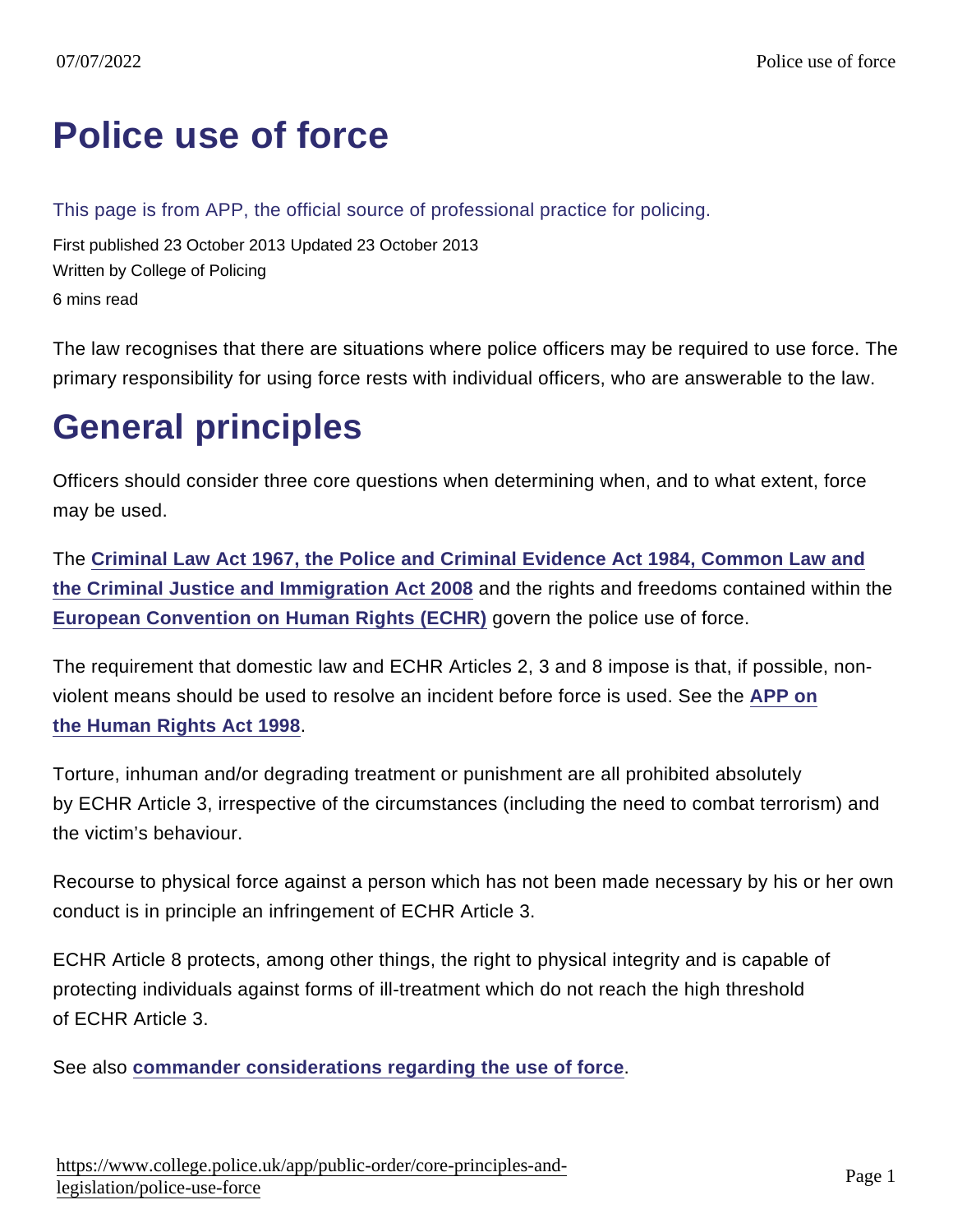For case references see:

- Ireland v UK (1978) 2 EHRR 25
- Rachwalski and Ferenc v Poland App No. 47709/99 (28 July 2009)

## Core questions

- Would the use of force have a lawful objective (for example, the prevention of injury to others or damage to property, or the effecting of a lawful arrest) and, if so, how immediate and grave is the threat posed?
- Are there any means, short of the use of force, capable of attaining the lawful objective identified?
- Having regard to the nature and gravity of the threat, and the potential for adverse consequences to arise from the use of force (including the risk of escalation and the exposure of others to harm) what is the minimum level of force required to attain the objective identified, and would the use of that level of force be proportionate or excessive?

It is essential that these core questions are considered in line with [ten key principles](https://library.college.police.uk/docs/APPref/use-of-force-principles.pdf) governing the use of force by the police service.

See also the [briefing template](https://library.college.police.uk/docs/APPref/use-of-force-briefing.pdf) which provides an overview and reminder to officers on the use of force.

#### The Criminal Law Act 1967, the Police and Criminal Evidence Act 1984, Common Law and the Criminal Justice and Immigration Act 2008

The [Criminal Law Act 1967](http://www.legislation.gov.uk/ukpga/1967/58/contents) , the [Police and Criminal Evidence Act 1984](http://www.legislation.gov.uk/ukpga/1984/60/contents) and common law apply to all uses of force by the police and require that any use of force should be 'reasonable' in the circumstances. Reasonable in these circumstances means:

- absolutely necessary for a purpose permitted by law
- the amount of force used must also be reasonable and proportionate (that is, the degree of force used must be the minimum required in the circumstances to achieve the lawful objective) otherwise, it is likely that the use of force will be excessive and unlawful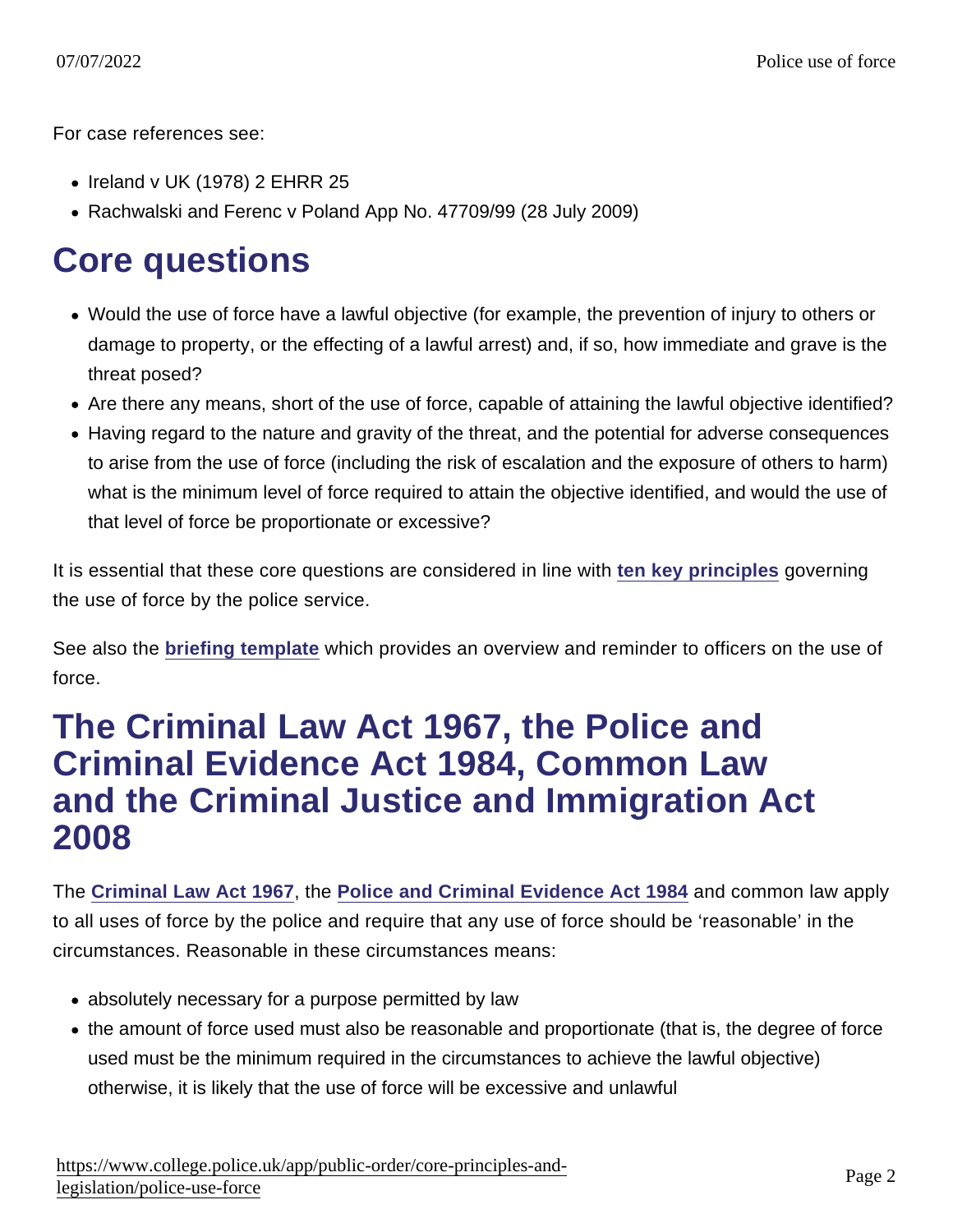Excessive use of force is unlawful.

[Section 76\(7\) of the Criminal Justice and Immigration Act 2008](http://www.legislation.gov.uk/ukpga/2008/4/section/76) sets out two considerations that should be taken into account when deciding whether the force used was reasonable. Both are adopted from existing case law. They are:

- that a person acting for a legitimate purpose may not be able to weigh to a nicety the exact measure of any necessary action
- that evidence of a person's having only done what the person honestly and instinctively thought was necessary for a legitimate purpose constitutes strong evidence that only reasonable action was taken by that person for that purpose

Note: The equivalent legislation in Northern Ireland is the [Criminal Law Act \(Northern Ireland\)](http://www.legislation.gov.uk/apni/1967/18/section/3) [1967 s 3](http://www.legislation.gov.uk/apni/1967/18/section/3) and the [Police and Criminal Evidence \(Northern Ireland\) Order 1989 Article 88](http://www.legislation.gov.uk/nisi/1989/1341/article/88).

# European Court of Human Rights

A distinction has been made between the use of force which is intended to be lethal, or as a result of which death occurs, and other uses of force. [Article 2](https://www.app.college.police.uk/app-content/operations/operational-planning/core-principles/#human-rights-act-1998) will be invoked whenever death occurs at the hands of the state (or serious injury in a situation where death could have occurred) irrespective of the police contact or type of force or weapon used.

The European Court has held that this will apply to the use of force which:

- is intended to result in the death of a person and which has that effect
- results in the death of a person and which could have been reasonably foreseen to have that consequence
- results in serious injury to a person, where death could have occurred

In any of the above situations, force can only be used where it is no more than absolutely necessary. Any use of force must be reasonable in the circumstances. This means that:

the use of force must be absolutely necessary for a purpose permitted by law, such as selfdefence, defence of another, to prevent crime, or to effect a lawful arrest – force should be the last resort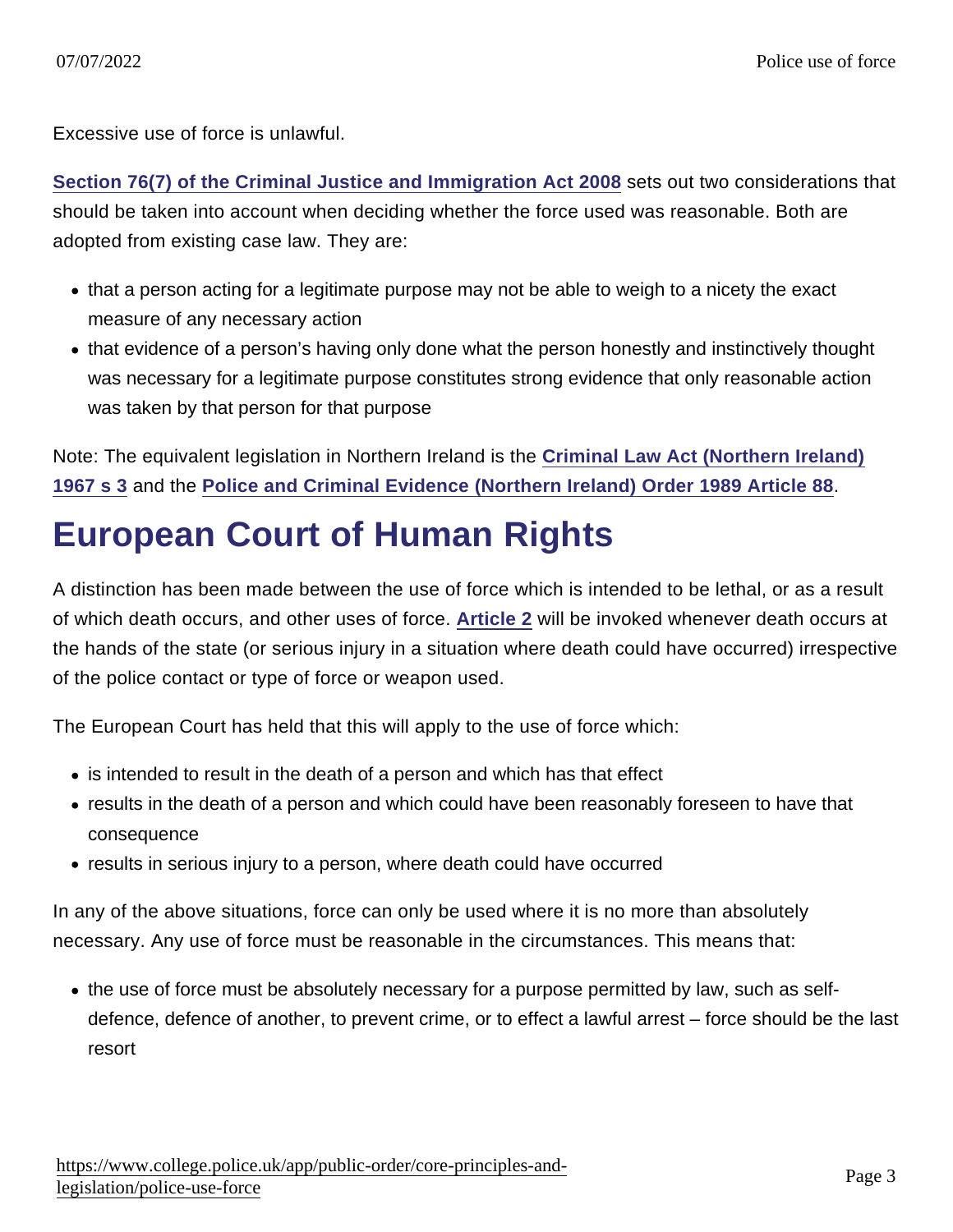• the amount of force used must also be reasonable and proportionate and the degree of force used must be the minimum required in the circumstances to achieve the lawful objective, otherwise, it is likely that the use of force will be excessive and unlawful

For case reference see McCann and Others v United Kingdom (1995) 21 EHRR 97.

### Commander considerations regarding use of force

Commanders need to balance the competing rights of individuals and/or groups, and the impact their decision making has on crowd dynamics and public perception.

Commanders responsible for the planning and control of operations where the use of force is a possibility shall, so far as possible, plan to minimise recourse to the use of force.

Note: Police responsible for operations in Northern Ireland where the use of force is a possibility should refer to the Police Service of Northern Ireland (PSNI) Code of Ethics – Article 4 in the first instance.

#### Example considerations

- Setting the policing style and dress code, for example, Code 1 dress and shield deployment may be a justifiable level of protection, but may also send a message to the crowd that should be reserved for higher levels of threat.
- Any less intrusive [tactical options](https://www.app.college.police.uk/app-content/public-order/planning-and-deployment/tactical-options/) (for example, [police liaison team](https://www.app.college.police.uk/app-content/public-order/planning-and-deployment/tactical-options/#police-liaison-team) ) that are available before officers are deployed into a scenario that may require them to use force.
- The consequences of placing police into direct contact with the crowd and whether this in itself may increase the need to use force.
- Mechanical substitutes (for example, barriers) that do not require direct contact between the police and the crowd.
- The potential response (for example, alienation/increase in tension), crowd dynamics (for example, exit routes) and public perception when deploying officers.
- Collective use of force, for example, line of officers with batons drawn dispersing a crowd as a result of command decisions.
- Whether staff are sufficiently trained, experienced and competent for specific deployments.